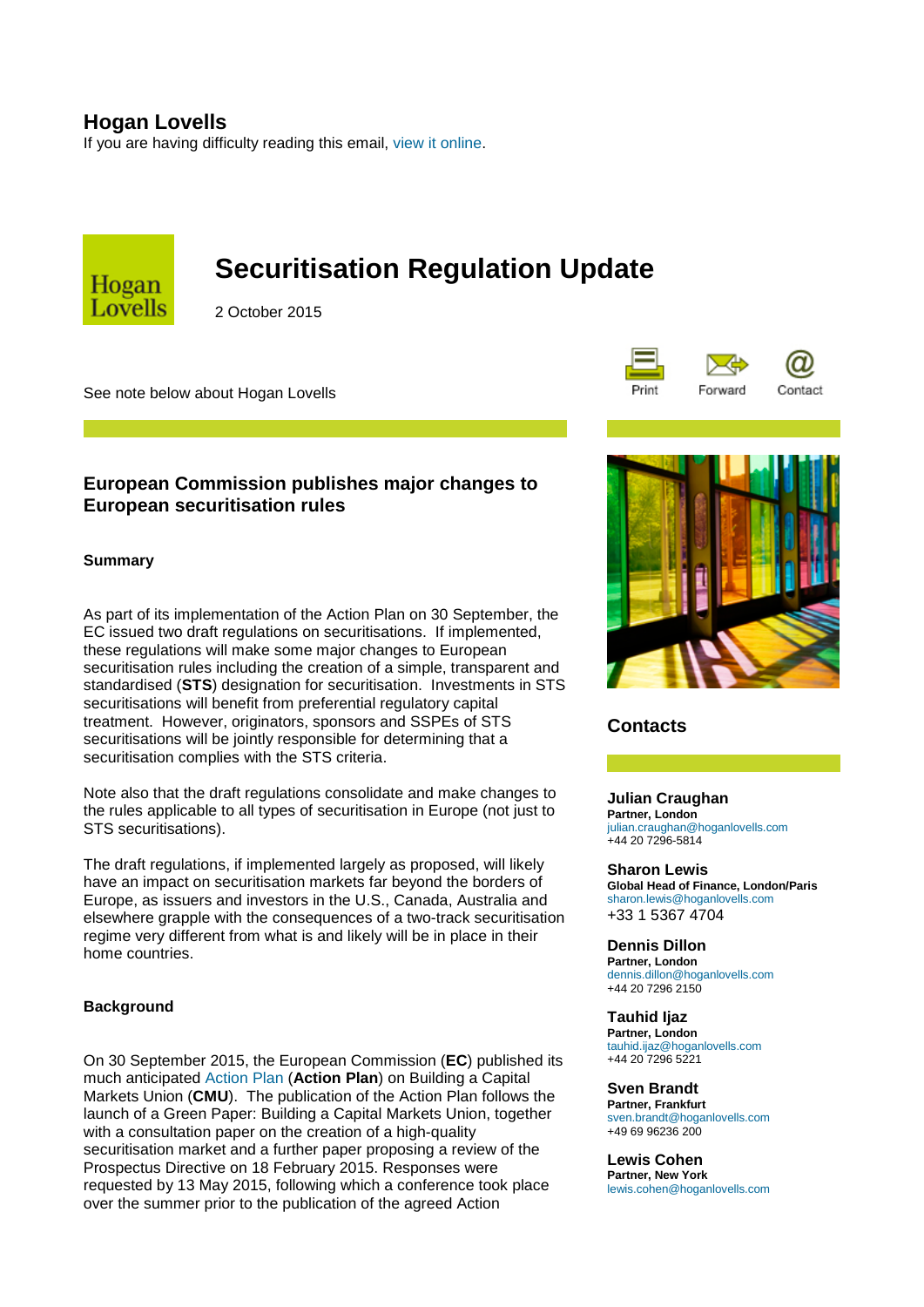Plan. For more information on the broader measures outlined by the EC in the Action Plan, please refer to our publication "Action Stations as EU Publishes CMU Action Plan".

As part of its implementation of the Action Plan on 30 September, the EC issued two draft regulations on securitisations. If implemented, these regulations will make some major changes to European securitisation rules. The proposed regulations can be accessed by clicking [here.](http://ehoganlovells.com/collect/click.aspx?u=+kwomMh7G5fX732ACTd3BPSpKLtkr11KQBrbvl46CMpkD6EbBDc4d2JT8/DWpRFa37+n0+Bir316QJgzvOSdqHyiBUP5XvY8&rh=ff00228180d1bbf31c22bb7a6840a983b0927328)

The first regulation will harmonize rules on risk retention, due diligence and disclosure across the different categories of European institutional investors which will apply to all securitisations (subject to grandfathering provisions) and will introduce a new framework for simple, transparent and standardised securitisations (the **Securitisation Regulation**). The Securitisation Regulation will also repeal existing provisions what would otherwise become overlapping in legislation relating to the banking, asset management and insurance sectors.

The second regulation will implement the revised Basel framework for securitisation in the EU and implement a more risk sensitive prudential treatment for STS securitisations similar to that recommended by the EBA (the **Amending Regulation**).

#### +1 212 918 3663

## **Federico Del Monte**

**Partner, Milan** [federico.delmonte@hoganlovells.com](mailto:federico.delmonte@hoganlovells.com) +39 02 720252 09

## **Corrado Fiscale**

**Partner, Milan** [corrado.fiscale@hoganlovells.com](mailto:corrado.fiscale@hoganlovells.com) +39 02 720252 29

## **Julian Fischer**

**Partner, Frankfurt** [julian.fischer@hoganlovells.com](mailto:julian.fischer@hoganlovells.com) +49 69 96236 206

#### **Baptiste Gelpi**

**Partner, Paris** [baptiste.gelpi@hoganlovells.com](mailto:baptiste.gelpi@hoganlovells.com) +33 1 5367 2271

## **Dietmar Helms**

**Partner, Frankfurt** [dietmar.helms@hoganlovells.com](mailto:dietmar.helms@hoganlovells.com) +49 69 96236 260

## **Robert Masman**

**Partner, Amsterdam** [robert.masman@hoganlovells.com](mailto:robert.masman@hoganlovells.com) +31 20 5533 747

## **[The world is changing.](http://ehoganlovells.com/collect/click.aspx?u=s54SYG4dfwZ6YZKN2h5FExVSCCo6UVRO&rh=ff00228180d1bbf31c22bb7a6840a983b0927328)** See [how we are responding.](http://ehoganlovells.com/collect/click.aspx?u=s54SYG4dfwZ6YZKN2h5FExVSCCo6UVRO&rh=ff00228180d1bbf31c22bb7a6840a983b0927328)

**Visit us at [www.hoganlovells.com](http://ehoganlovells.com/collect/click.aspx?u=/G1GTPto3VV0fJHDA6UTjlSZ/9DP7fhk8+VZsM4wM+U=&rh=ff00228180d1bbf31c22bb7a6840a983b0927328)**

#### **The key points**

- **STS and "non-STS" securitisations**: The Securitisation Regulation draws a distinction between STS securitisations (which meet the STS criteria) and those securitisations which do not meet the criteria (non-STS securitisations). The main benefit of a securitisation complying with the STS criteria will be preferential regulatory capital treatment for institutional investors. However, originators, sponsors and SSPEs of STS securitisations will be jointly responsible for determining that a securitisation complies with the STS criteria and will be liable for any loss or damage resulting from incorrect or misleading STS notifications.
- **Rules applicable to all securitisations**
	- o **Definition of "Originator":** The Securitisation Regulation amends the definition of "originator" for the purposes of the risk retention provisions by providing that "*an entity shall not be considered to be an originator where the entity has been established or operates for the sole purpose of securitising exposures*". Although it appears that the EC has softened this provision during the course of drafting this legislative proposal, this definition of "originator" may well still be of concern to those market participants involved in issuance of securitisations involving portfolio sales and platform lending as well as CLOs, particularly given the statement in the explanatory memorandum to the Securitisation Regulation that "*the entity retaining the economic interest has to have the capacity to meet a payment obligation from resources not related to the exposures being securitised".*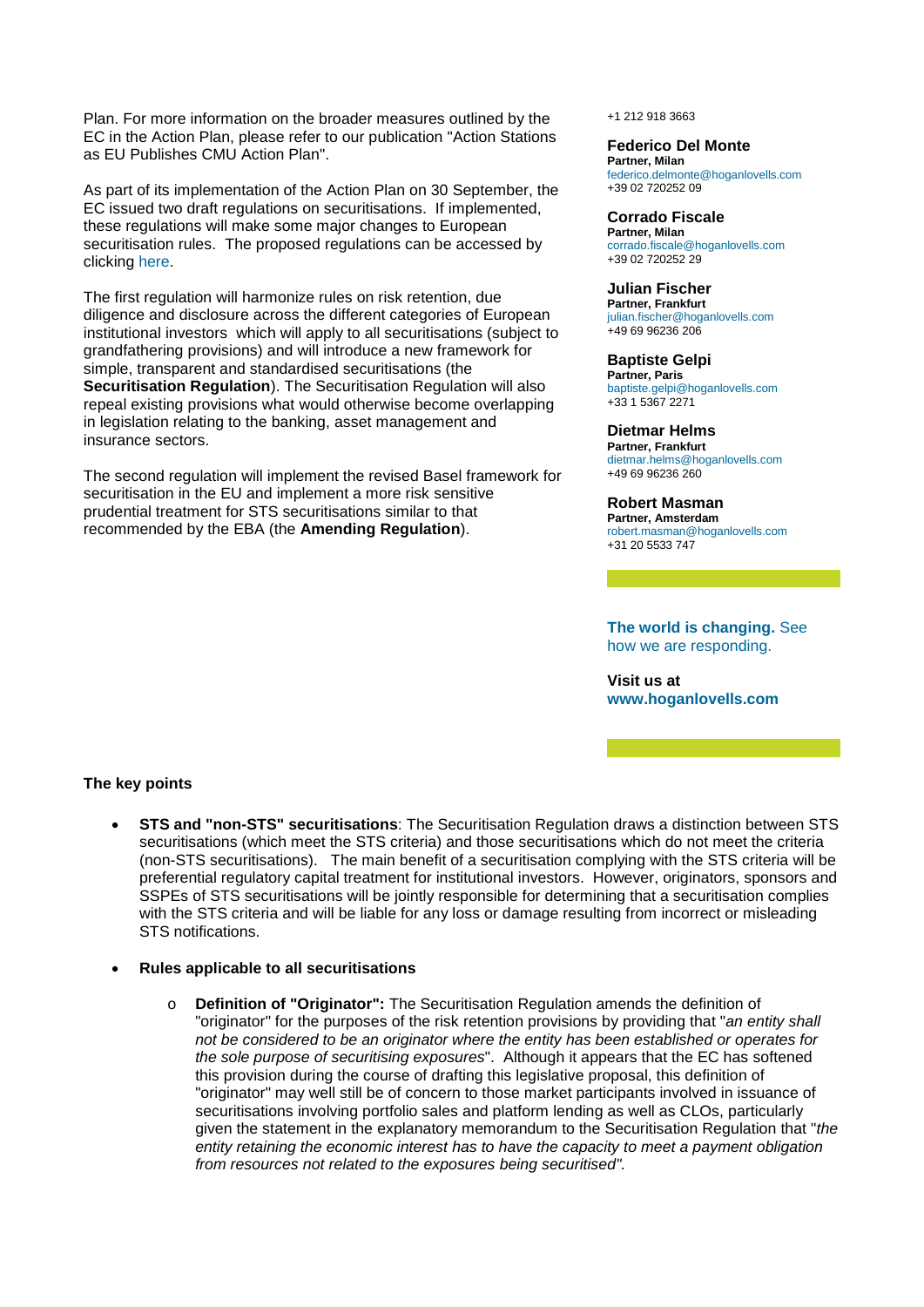- o **Harmonisation:** The Securitisation Regulation repeals the disclosure, due diligence and risk retention provisions in the CRR, AIFM and Solvency II legislation and replaces them with one set of shorter, harmonised rules to apply across all financial sectors to banks, investment firms, insurers, alternative investment managers, UCITS and Institutions for Occupational Retirement Provision (**IORPs**), where relevant.
- o **New regulatory technical standards:** While it appears that regulatory technical standards will be prepared in due course in relation to risk retention and disclosure standards, the Securitisation Regulation does not confirm that such standards will also be prepared in relation to the new due diligence requirements. In relation to disclosure standards, it appears that, as currently drafted, the disclosure requirements would apply to all securitisations, including private and bilateral securitisations; it is hoped that this position will be clarified in due course, given ESMA's workstream on disclosure obligations on private and bilateral transactions.

## • **Rules applicable to STS securitisations**

- o **STS Criteria:** There are separate but broadly similar STS criteria for term securitisations and asset backed commercial paper (**ABCP**), which take account of their structural differences; this differs from those criteria published by the Basel Committee on Banking Supervision (**BCBS**) and IOSCO, which did not take account of ABCP at this time. Currently, only "true sale" securitisations can be STS securitisations. The liquidity coverage ratio (**LCR**) requirements and the treatment of securitisations under Solvency II will also need to be updated to reflect the final STS criteria once the Securitisation Regulation is finalised.
- o **STS and ABCP:** The criteria for ABCP, as currently drafted, contain some issues of significant concern to the ABCP industry. There are extensive disclosure obligations, including those in relation to the disclosure of information on the underlying exposures, which would threaten the ability of ABCP transactions to maintain anonymity in relation to underlying assets. All transactions within an ABCP programme would have to meet the STS requirements in order for ABCP securitisations to be considered compliant.
- o **STS and synthetic securitisations:** The EBA is currently preparing draft criteria for synthetic securitisations for review by the EC. Re-securitisations cannot be STS securitisations.
	- The originator, sponsor or SSPE shall provide access to static and dynamic historical default and loss performance data for "substantially similar" exposures to those securitised in respect of a period of no less than five years for retail exposures and no less than seven years for non-retail exposures. Disclosure must also be made of the basis for claiming similarity.
	- A file audit by an independent party to a 95% confidence level. Although common for some asset classes file audits are not universally undertaken at present.
	- The originator or sponsor shall provide a liability cash flow model to investors and maintain this on an on-going basis. This was removed, following consultation with the industry, from the CRA 3 regulatory technical standards on disclosure requirements for structured finance instruments.
- o **Determination of STS status**: To the extent that STS status is claimed, the originators, sponsors and SSPEs will be jointly responsible for determining that a securitisation complies with the STS criteria and for notifying EMSA accordingly using a template created by the European Supervisory Authorities (**ESAs**). The ESAs will have 12 months following the entry into force of the Regulation to provide further detail of the information to be provided in the STS notification and to determine the form of the template.
- o **Liability for STS status**: Of greater concern is that originators and sponsors will be liable for any loss or damage resulting from incorrect or misleading STS notifications, particularly given the severity of the sanctions. ESMA will be required to maintain a list of STS securitisations and a list of securitisations which have been determined to no longer be compliant with the STS criteria and will be under an obligation to inform ESMA as soon as a securitisation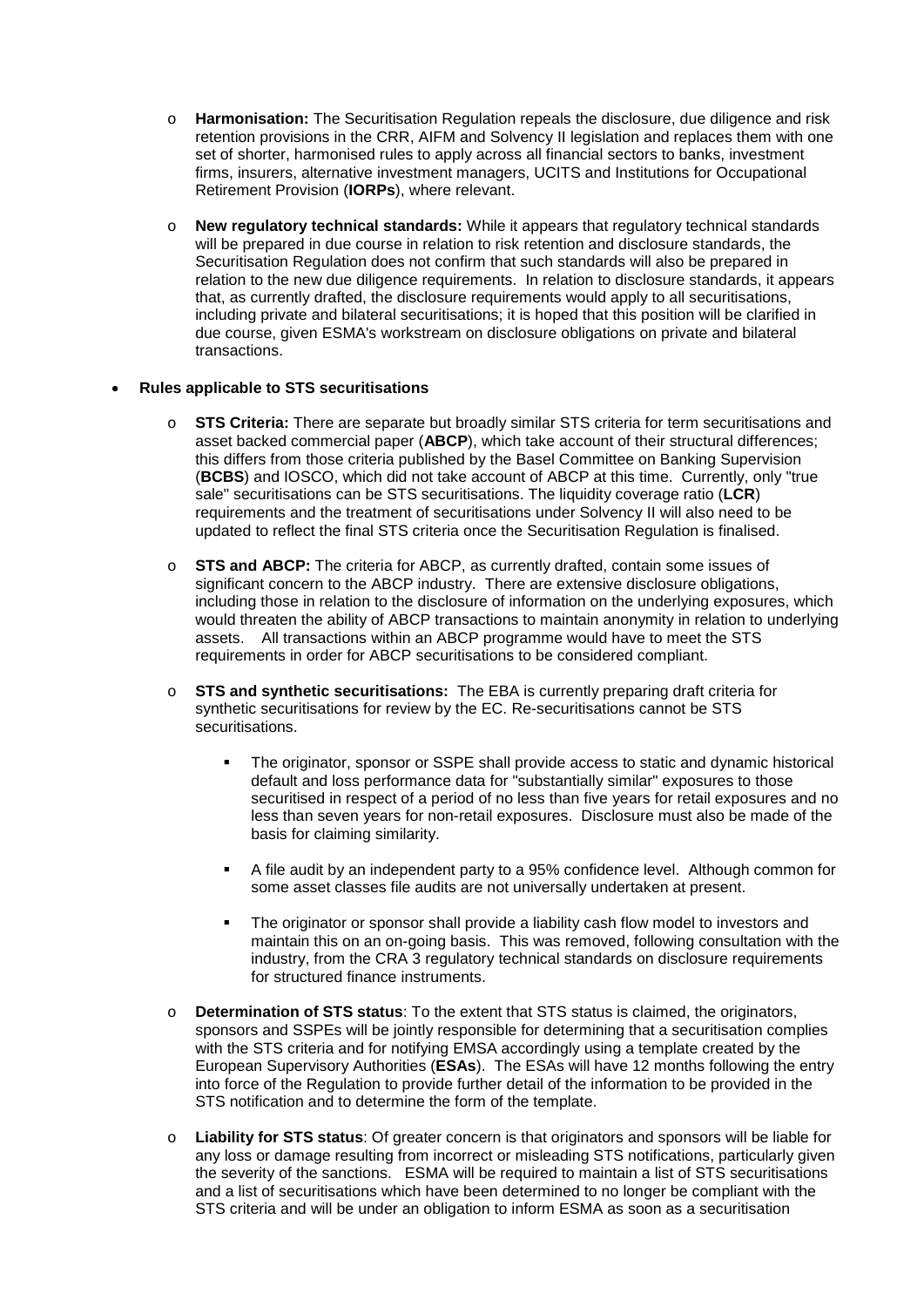becomes non-compliant with the STS criteria. Securitisations issued before the Securitisation Regulation comes into force will only be permitted to be designated as STS securitisations if they comply with the STS criteria.

• **Application and Grandfathering Arrangements**: The position on grandfathering of existing securitisations is not entirely clear in the draft Securitisation Regulation, in particular in relation to those securitisations entered into on or after 1 January 2011 (or to which new exposures were added or substituted after 31 December 2014) but before entry into force of the Securitisation Regulation. Based upon the current proposals and assuming that the lack of clarity were resolved, it appears that the Securitisation Regulation would apply as summarised below.

| Date of Issuance of Securitisation or<br><b>Addition or Substitution of New Exposures</b>                                                                                                                             | <b>Relevant Legislative Provisions</b>                                                                                                                                                                                                                                                                                                                                             |
|-----------------------------------------------------------------------------------------------------------------------------------------------------------------------------------------------------------------------|------------------------------------------------------------------------------------------------------------------------------------------------------------------------------------------------------------------------------------------------------------------------------------------------------------------------------------------------------------------------------------|
| Before 1 January 2011 (assuming no new<br>exposures have been added or substituted to<br>the transaction after 31 December 2014)                                                                                      | The Securitisation Regulation will not<br>apply. Existing requirements under the CRR,<br>Solvency II, AIFMD and CRA 3 will apply.                                                                                                                                                                                                                                                  |
| On or after 1 January 2011 (or to which new<br>exposures were added or substituted after 31<br>December 2014) but before entry into force of<br>the Securitisation Regulation                                         | Institutional investors may only be subject to the<br>new due diligence rules in the Securitisation<br>Regulation and the risk retention rules currently<br>applying under the CRR, Solvency II and AIFMD<br>regimes. This could prove problematic where the<br>existing risk retention requirements do not meet the<br>standards required under the new harmonised<br>provisions. |
| On or after the date of entry into force of the<br>Securitisation Regulation (or to which new<br>exposures were added or substituted on or<br>after the date of entry into force of the<br>Securitisation Regulation. | The Securitisation Regulation will apply.                                                                                                                                                                                                                                                                                                                                          |

- **Derivatives Transactions**: The Securitisation Regulation has been amended to try to align the treatment of OTC derivatives entered into by SSPEs with those entered into by covered bond entities. The exemption from the clearing requirement would apply to STS securitisations only and the nature of any exemption granted from margining requirements would also appear to only apply to STS securitisations.
- **Capital Requirements**: The Amending Regulation will implement a new hierarchy of the three approaches for calculation of capital requirements, under the CRR, following the recommendations set out in the revised Basel framework for securitisations, which was published by the BCBS in December 2014. The Amending Regulation will also adopt a more risk-sensitive prudential treatment for STS securitisations, broadly similar to that proposed by the EBA in its report on qualifying securitisations. The three approaches are re-calibrated in order to generate lower capital charges for positions in transactions qualifying as STS securitisations. In addition, senior positions in STS securitisations will also have the advantage of being subject to a lower floor of 10% (a floor of 15% which will continue to apply to non-senior positions in STS securitisations and to non-STS securitisations).
- **Next Steps and Timing**: The proposed regulations have been sent to the European Parliament and the Council for review and adoption under the co-decision procedure. This process could be lengthy and could well take at least a year. Once adopted, the Securitisation Regulation and the Amending Regulation will be directly applicable in member states from the day of entry into force. Once the regulations are in force, the ESAs will be required to prepare the related regulatory technical standards.